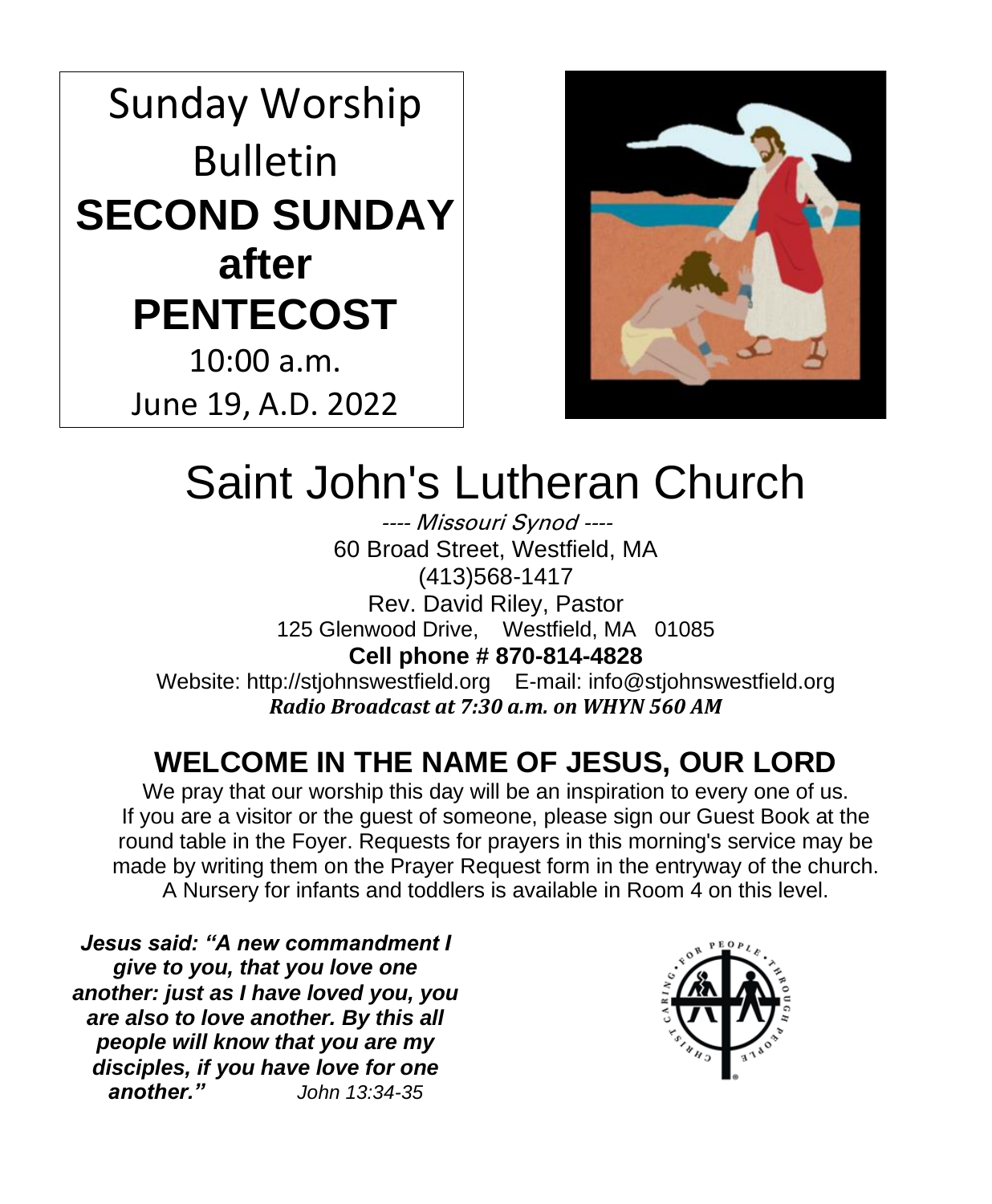# **The Order of Morning Worship**

| φ  | <b>PRELUDE</b>                                      |                             |                            |                  |               |                          |                  |                                          |                             |         |
|----|-----------------------------------------------------|-----------------------------|----------------------------|------------------|---------------|--------------------------|------------------|------------------------------------------|-----------------------------|---------|
|    | Leader                                              | All                         |                            |                  |               |                          |                  |                                          |                             |         |
|    |                                                     |                             |                            |                  |               |                          |                  |                                          |                             |         |
|    |                                                     |                             |                            |                  |               |                          |                  |                                          |                             |         |
|    | $List - ten$ ,                                      | lis-ten, God is             |                            | call-ing         |               |                          |                  | Through the Word in - vit-ing,<br>1      | $\overline{2}$              |         |
|    |                                                     |                             |                            |                  |               |                          |                  |                                          |                             |         |
|    |                                                     |                             |                            |                  |               |                          |                  |                                          |                             |         |
|    | Of - fer - ing for - give-ness,                     |                             |                            |                  | Com<br>$\Box$ | fort,                    | and              | joy.                                     | joy.                        |         |
|    | Leader                                              |                             |                            |                  | All           |                          |                  |                                          |                             |         |
|    |                                                     |                             |                            |                  |               |                          |                  |                                          |                             |         |
|    |                                                     |                             |                            |                  |               |                          |                  |                                          |                             |         |
| 2  | 1 Je<br>sus<br>$\sim$ $-$                           | gave                        | His man-date:              |                  |               | Share                    | the              | good                                     | news                        |         |
|    | Let<br>none<br>3 Help<br><b>us</b>                  | be<br>to                    | for - $got - ten$<br>be    | faith - ful,     |               | Through - out<br>Stand - | ing              | the<br>stead<br>$\overline{\phantom{a}}$ | world.<br>fast,             |         |
|    | Leader                                              |                             |                            |                  | All           |                          |                  |                                          |                             | Refrain |
|    |                                                     |                             |                            |                  |               |                          |                  |                                          |                             |         |
|    |                                                     |                             |                            |                  |               |                          |                  |                                          |                             |         |
|    | That                                                | He came to                  | save us.                   |                  |               | And                      | set              | us                                       | free.                       |         |
|    | the<br>In<br>Walk-ing                               | tri - une name of God<br>in | Your $pre$ - cepts, $\_\_$ |                  |               | Go<br>Led                | and<br>by        | bap<br>Your                              | tize.<br>Word.              |         |
| Ŷ. | OPENING HYMN 908: "Lord, Open Now My Heart to Hear" |                             |                            |                  |               |                          |                  |                                          |                             |         |
|    |                                                     |                             |                            |                  |               |                          |                  |                                          |                             |         |
|    |                                                     |                             |                            |                  |               |                          |                  |                                          |                             |         |
|    | 1 Lord,<br>2 Your                                   | $o$ - pen<br>Word           | now                        | my               | heart         | to<br>with               | hear,<br>$-$ in; | And                                      | through Your<br>Word grants |         |
|    | $3$ To                                              | God<br>the                  | in - spires                | my<br>Fa - ther, | heart<br>God  | the                      | Son,             | Your<br>And                              | God                         | the     |
|    |                                                     |                             |                            |                  |               |                          |                  |                                          |                             |         |
|    |                                                     |                             |                            |                  |               |                          |                  |                                          |                             |         |
|    |                                                     |                             |                            |                  |               |                          |                  |                                          |                             |         |
|    | Word to                                             | me draw                     |                            | near;            | Let           | me                       |                  | Your Word e'er                           | pure                        | re -    |
|    | heal - ing<br>$Spir - it$ ,                         | from my<br>Three            | in                         | sin;<br>One,     | Your<br>Shall | Word has<br>$g$ lo - ry, | pow'r            | to<br>praise, and                        | guide<br>$hon - or$         | and     |
|    |                                                     |                             |                            |                  |               |                          |                  |                                          |                             |         |
|    |                                                     |                             |                            |                  |               |                          |                  |                                          |                             |         |
|    |                                                     |                             |                            |                  |               |                          |                  |                                          |                             |         |
|    | tain;                                               | Let                         | me                         | Your             | child         | and                      | heir             | re                                       | main.                       |         |
|    | bless:                                              | Your                        | Word                       | brings           | peace         | and                      | hap              | pi                                       | ness.                       |         |

Your Word brings peace and hap -<br>Now and through - out e - ter hap - pi bless;  $\overline{\phantom{a}}$ be  $\overline{\bf{n}}$ ty.  $\overline{\phantom{a}}$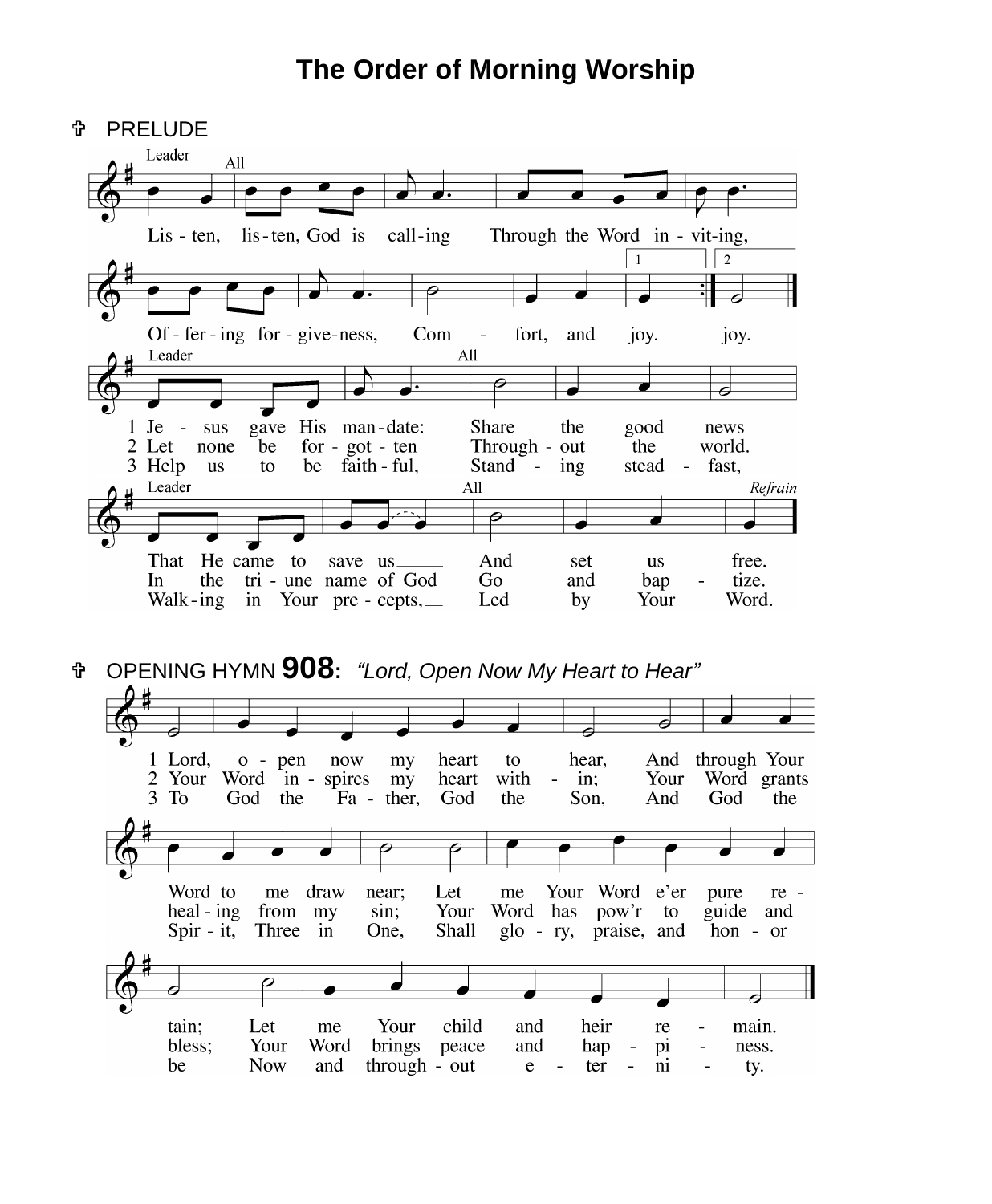- **THE INVOCATION, CONFESSION, and ABSOLUTION**
- L: In the name of the Father and of the Son and of the Holy Spirit.
- **C: Amen.**
- L: Beloved in the Lord! Let us draw near with a true heart and confess our sins unto God our Father, beseeching Him in the name of our Lord Jesus Christ to grant us forgiveness. Our help is in the name of the Lord,
- **C: who made heaven and earth.**
- L: I said, I will confess my transgressions unto the Lord,
- **C: and You forgave the iniquity of my sin.**
- L: O almighty God, merciful Father,
- **C: I, a poor, miserable sinner, confess unto You all my sins and iniquities with which I have ever offended You and justly deserved Your temporal and eternal punishment. But I am heartily sorry for them and sincerely repent of them, and I pray You of Your boundless mercy and for the sake of the holy, innocent, bitter sufferings and death of Your beloved Son, Jesus Christ, to be gracious and merciful to me, a poor, sinful being.**
- L: Almighty God, our heavenly Father, has had mercy upon us and has given His only Son to die for us and for His sake forgives us all our sins. To those who believe on His name He gives power to become the children of God and has promised them His Holy Spirit. He that believes and is baptized shall be saved. Grant this, Lord, unto us all.
- **C: Amen.**
- COLLECT of the DAY
- L: Let us pray. O God, You have prepared for those who love You such good things as surpass our understanding. Cast out all sins and evil desires from us, and pour into our hearts Your Holy Spirit to guide us into all blessedness; through Jesus Christ, Your Son, our Lord, who lives and reigns with You and the Holy Spirit, one God, now and forever.
- **C: Amen.**

## *(Be Seated)*

### OLD TESTAMENT READING*:* Isaiah 65:1-9

*(Though God seeks all people, many reject Him.)*

I was ready to be sought by those who did not ask for me; I was ready to be found by those who did not seek me. I said, "Here I am, here I am," to a nation that was not called by my name. I spread out my hands all the day to a rebellious people, who walk in a way that is not good, following their own devices; a people who provoke me to my face continually, sacrificing in gardens and making offerings on bricks; who sit in tombs, and spend the night in secret places; who eat pig's flesh, and broth of tainted meat is in their vessels; who say, "Keep to yourself, do not come near me, for I am too holy for you." These are a smoke in my nostrils, a fire that burns all the day. Behold, it is written before me: "I will not keep silent, but I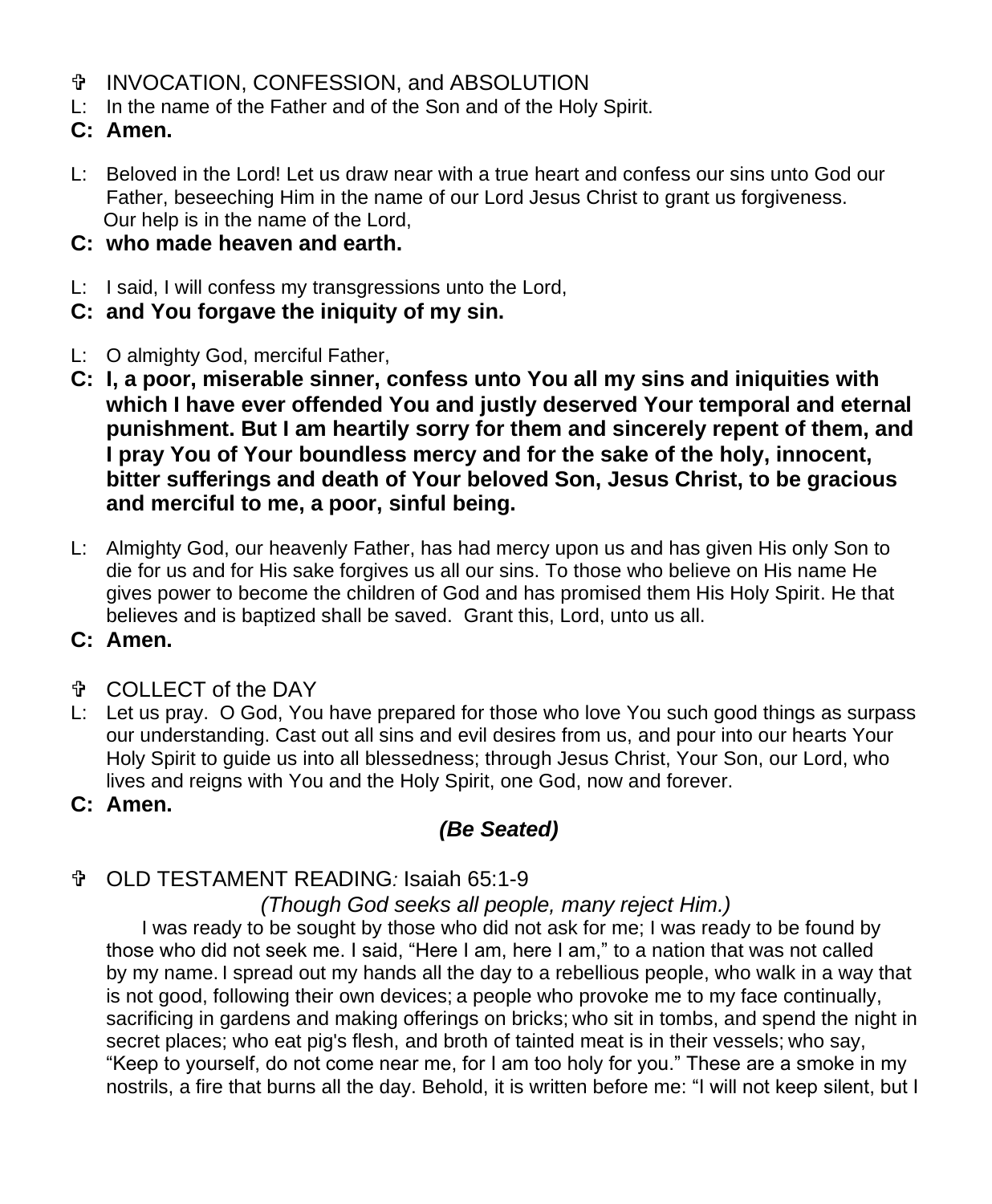will repay; I will indeed repay into their lap both your iniquities and your fathers' iniquities together, says the LORD; because they made offerings on the mountains and insulted me on the hills, I will measure into their lap payment for their former deeds."

 Thus, says the LORD: "As the new wine is found in the cluster, and they say, 'Do not destroy it, for there is a blessing in it,' so I will do for my servants' sake, and not destroy them all. I will bring forth offspring from Jacob, and from Judah possessors of my mountains; my chosen shall possess it, and my servants shall dwell there.

R: This is the Word of the Lord.

#### **C: Thanks be to God.**

#### EPISTLE: Galatians 3:23-4:7

 *(In Christ we are liberated from the Law and adopted as heirs.)* 

Now before faith came, we were held captive under the law, imprisoned until the coming faith would be revealed. So then, the law was our guardian until Christ came, in order that we might be justified by faith. But now that faith has come, we are no longer under a guardian, for in Christ Jesus you are all sons of God, through faith. For as many of you as were baptized into Christ have put on Christ. There is neither Jew nor Greek, there is neither slave nor free, there is no male and female, for you are all one in Christ Jesus. And if you are Christ's, then you are Abraham's offspring, heirs according to promise.

I mean that the heir, as long as he is a child, is no different from a slave, though he is the owner of everything, but he is under guardians and managers until the date set by his father. In the same way we also, when we were children, were enslaved to the elementary principles of the world. But when the fullness of time had come, God sent forth his Son, born of woman, born under the law, to redeem those who were under the law, so that we might receive adoption as sons. And because you are sons, God has sent the Spirit of his Son into our hearts, crying, "Abba! Father!" So, you are no longer a slave, but a son, and if a son, then an heir through God.

R: This is the Word of the Lord.

#### **C: Thanks be to God.**

### *(Please Stand)*

- HOLY GOSPEL: Luke 8:26-39 *(Jesus liberates a man possessed by many demons.)*
- L: The Holy Gospel according to St. John, the eighth chapter.

#### **C: Glory to You, O Lord.**

Then they sailed to the country of the Gerasenes, which is opposite Galilee. When Jesus had stepped out on land, there met him a man from the city who had demons. For a long time, he had worn no clothes, and he had not lived in a house but among the tombs. When he saw Jesus, he cried out and fell down before him and said with a loud voice, "What have you to do with me, Jesus, Son of the Most High God? I beg you, do not torment me." For he had commanded the unclean spirit to come out of the man. (For many a time it had seized him. He was kept under guard and bound with chains and shackles, but he would break the bonds and be driven by the demon into the desert.) Jesus then asked him, "What is your name?" And he said, "Legion," for many demons had entered him. And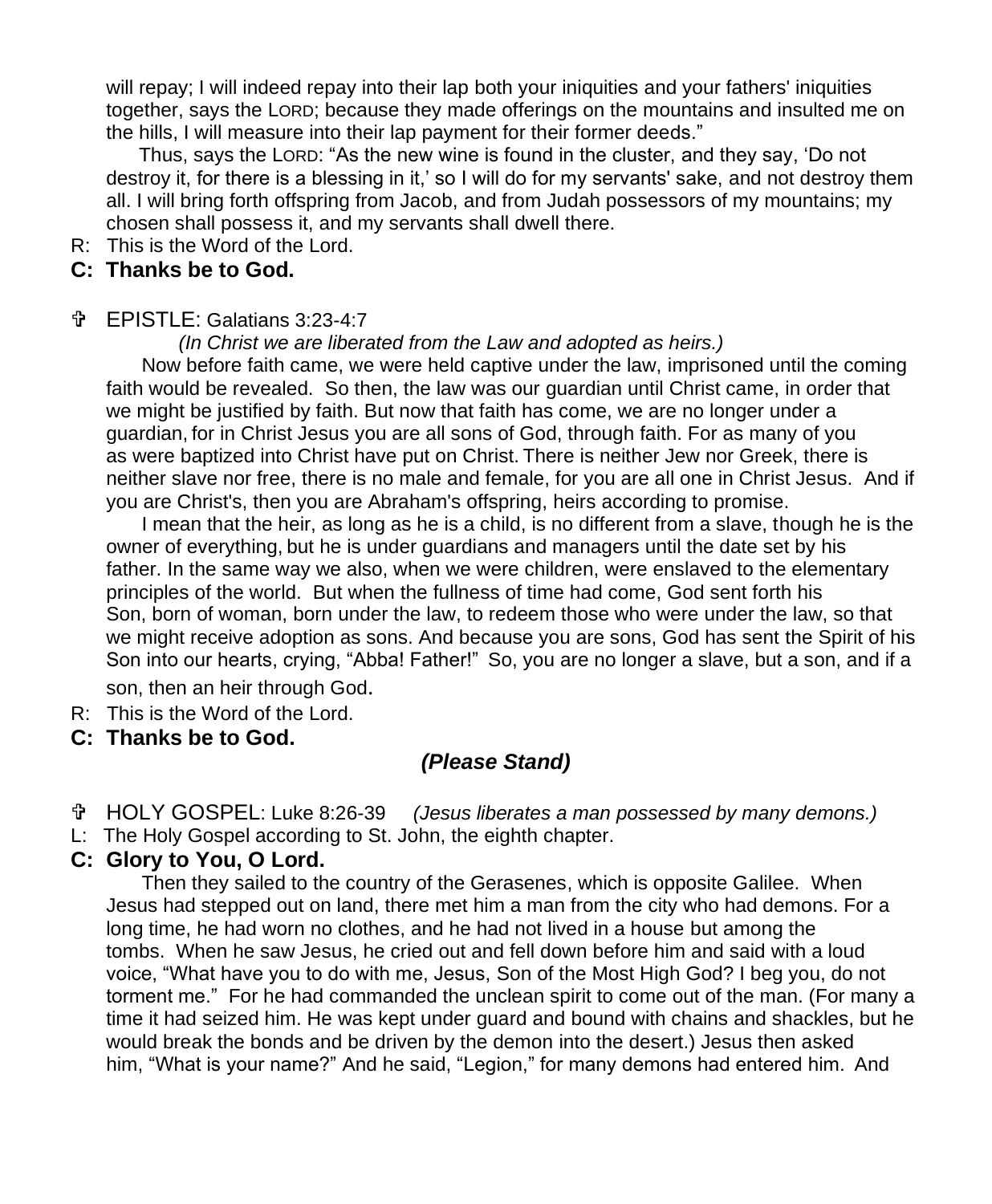they begged him not to command them to depart into the abyss. Now a large herd of pigs was feeding there on the hillside, and they begged him to let them enter these. So, he gave them permission. Then the demons came out of the man and entered the pigs, and the herd rushed down the steep bank into the lake and drowned.

When the herdsmen saw what had happened, they fled and told it in the city and in the country. Then people went out to see what had happened, and they came to Jesus and found the man from whom the demons had gone, sitting at the feet of Jesus, clothed and in his right mind, and they were afraid. And those who had seen it told them how the demonpossessed man had been healed. Then all the people of the surrounding country of the Gerasenes asked him to depart from them, for they were seized with great fear. So, he got into the boat and returned. The man from whom the demons had gone begged that he might be with him, but Jesus sent him away, saying, "Return to your home, and declare how much God has done for you." And he went away, proclaiming throughout the whole city how much Jesus had done for him.

L: This is the Gospel of the Lord.

#### **C: Praise to You, O Christ.**

#### STATEMENT of FAITH: APOSTLES' CREED

**I believe in God, the Father Almighty, maker of heaven and earth. And in Jesus Christ, His only Son, our Lord, who was conceived by the Holy Spirit, born of the virgin Mary, suffered under Pontius Pilate, was crucified, died and was buried. He descended into hell. The third day He rose again from the dead. He ascended into heaven and sits at the right hand of God the Father Almighty. From thence He will come to judge the living and the dead.**

 **I believe in the Holy Spirit, the holy Christian Church, the communion of saints, the forgiveness of sins, the resurrection of the body, and the life everlasting. Amen.**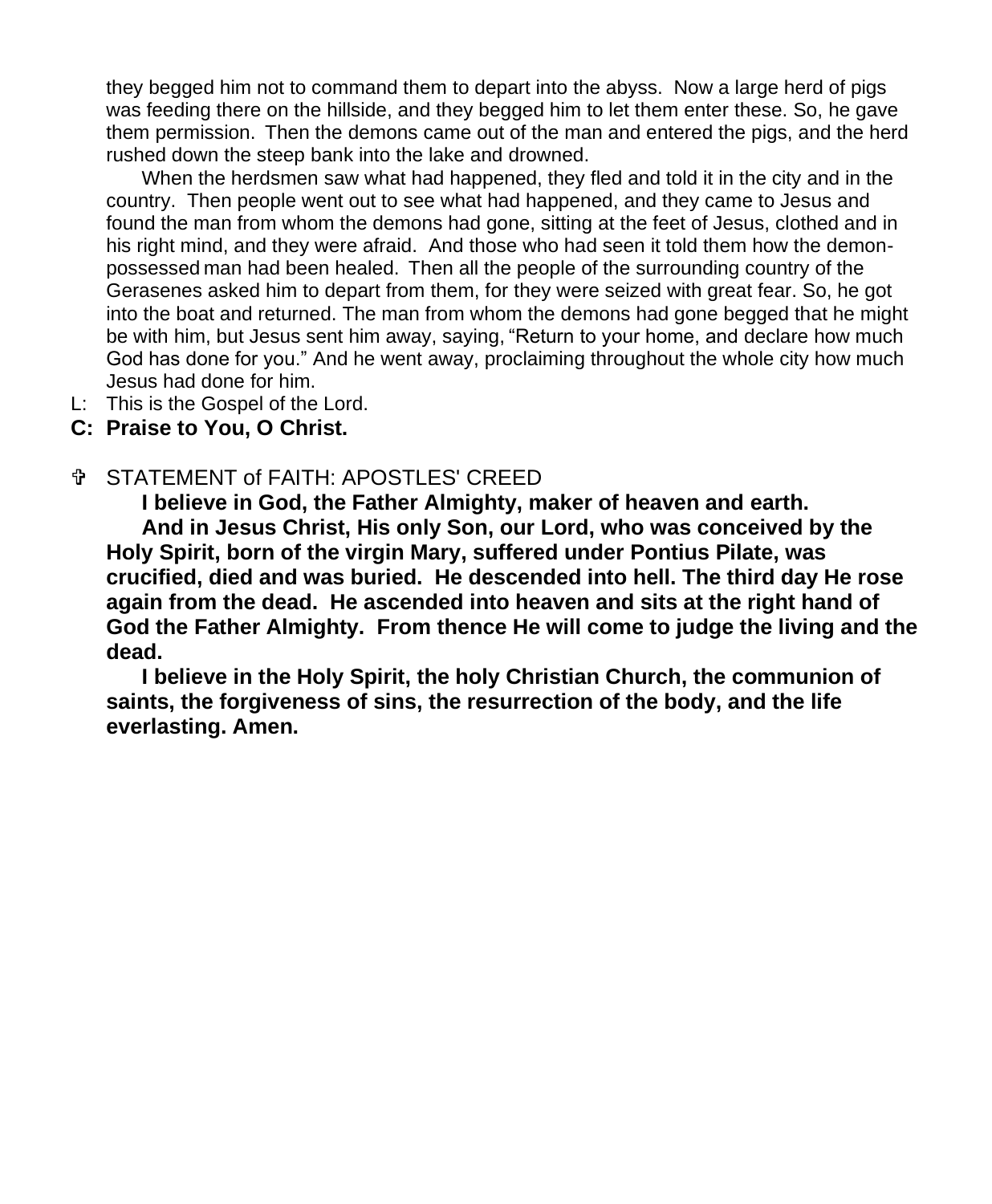HYMN of the DAY NO. **646***: "Church of God, Elect and Glorious"*



*(Be Seated)*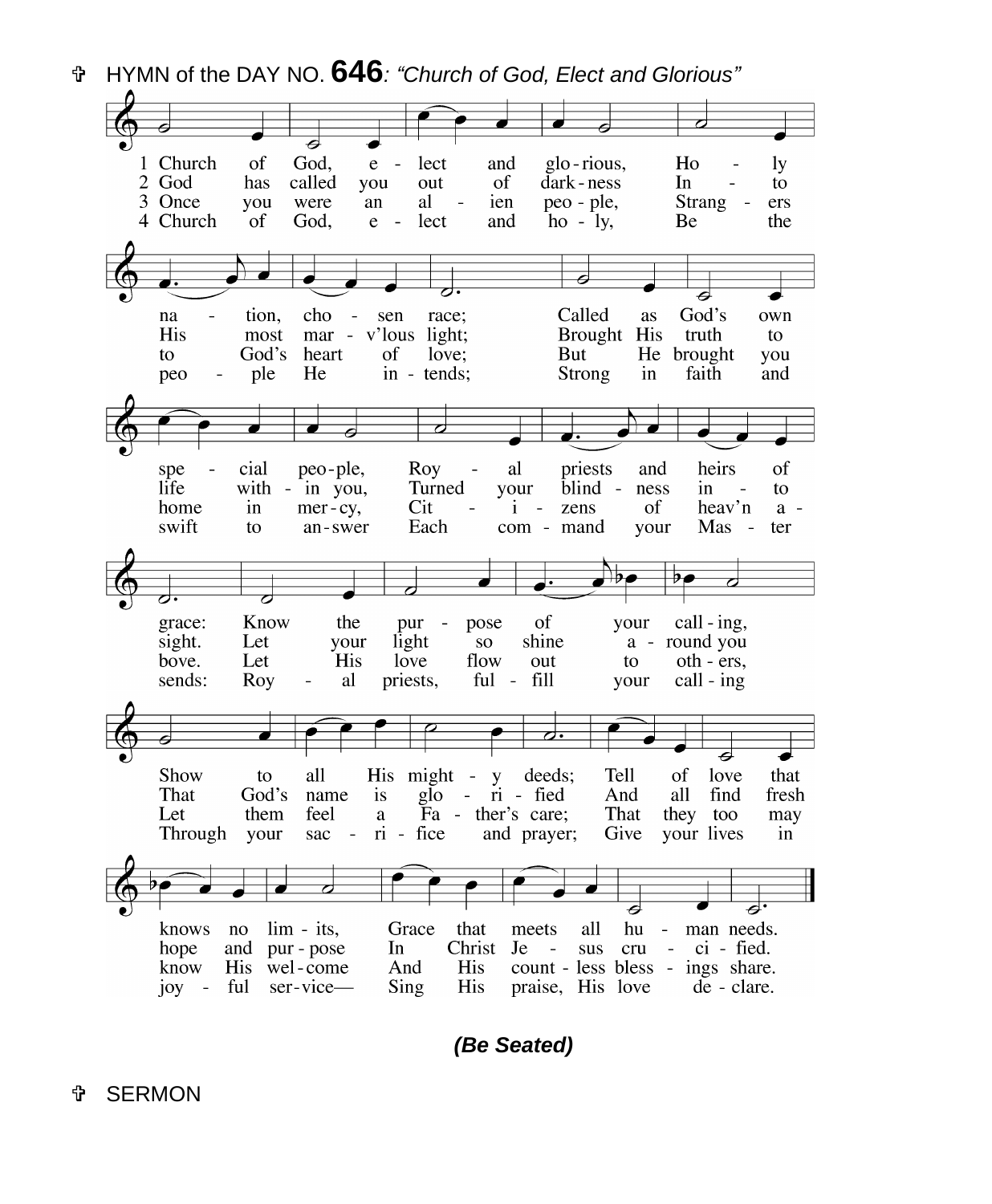#### PRAYER of the CHURCH

L: Let us pray for the whole Church of God in Christ Jesus and for all people according to their needs.

O King of kings and Lord of lords, You call out to every nation of the earth seeking repentance and justice, even as they rebel against Your will. Work repentance in all civil leaders. Use them to defend the weak and to punish the guilty, that the Church may have free course to preach the Gospel. Lord, in Your mercy,

#### **C: hear our prayer.**

L: Gracious God, Your Son sent the man formerly possessed by demons to declare how much God had done for him. May Your Church also, rescued from the snares of the devil, proclaim how much Jesus has done for us. Lord, in Your mercy,

#### **C: hear our prayer.**

P: Compassionate Father, from whom all fatherhood is named, we give You thanks for earthly fathers. Give them confidence in their station and zeal for their task to care for their families faithfully. Make them examples to their children of godly life and love of Your Word. Bless their work of bringing up children in the fear and instruction of the Lord, and give them the comfort of Your absolution over all their shortcomings. Lord, in Your mercy,

#### **C: hear our prayer.**

P: Almighty God, You have established governments and institutions for good order and our well-being. Guide and grant wisdom to leaders and citizens. Give peace, security and good laws to our own country, our cities and our communities. Lord, in Your mercy,

#### **C: hear our prayer.**

P: O Lord, Your Son, Jesus, had pity on the man afflicted with an abundance of demons. Have mercy now on the afflictions that beset all for whom we pray. Give them healing, strength and an increase of faith. Lord, in Your mercy,

#### **C: hear our prayer.**

P: Dear Father, You know the condition of our souls, that we frequently wander into sins, vice and danger. Hear our prayers for the sake of Christ, who defeated legions of demons so that we might receive adoption as sons; through the same Jesus Christ, Your Son, our Lord, who lives and reigns with You and the Holy Spirit, one God, now and forever.

#### **C: Amen**.